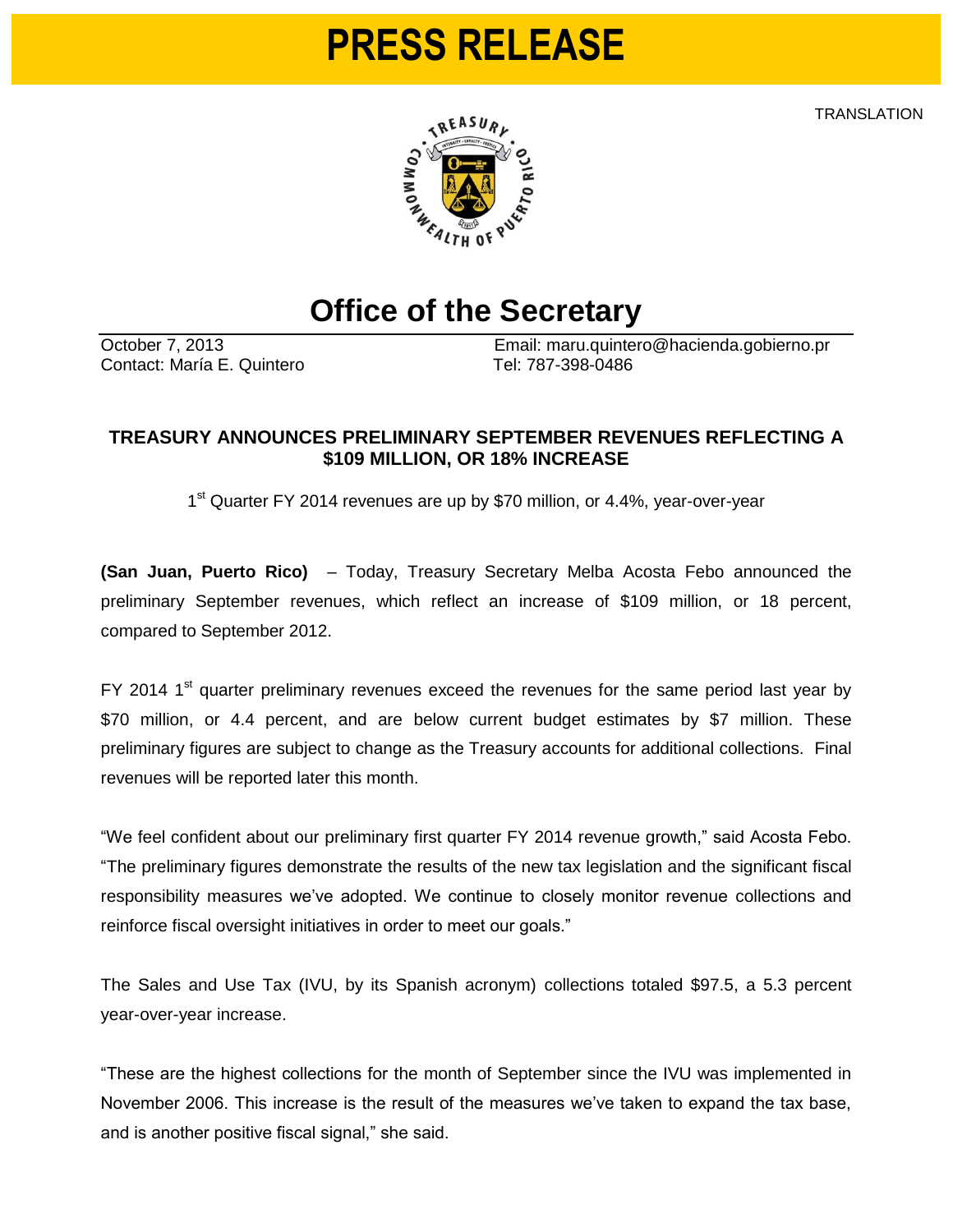The revenue increase in September was driven mainly from two revenue sources: corporate tax revenues and excise tax on foreign corporations. Corporate tax revenues totaled \$243 million, reflecting an \$88 million, or 57 percent, increase compared to September 2012. This increase is due to the tax changes resulting from Act 40, which introduced the computation of the gross receipts tax (or *patente nacional*, as it is known locally), among others. A quarterly payment of estimated taxes was due in September for most corporations. The 4 percent excise tax on foreign corporations was another significant category in September revenues, with collections totaling \$150 million, an increase of approximately \$30 million when compared to September 2012. This increase is a result of the tax rate change that was put in place in FY 2014.